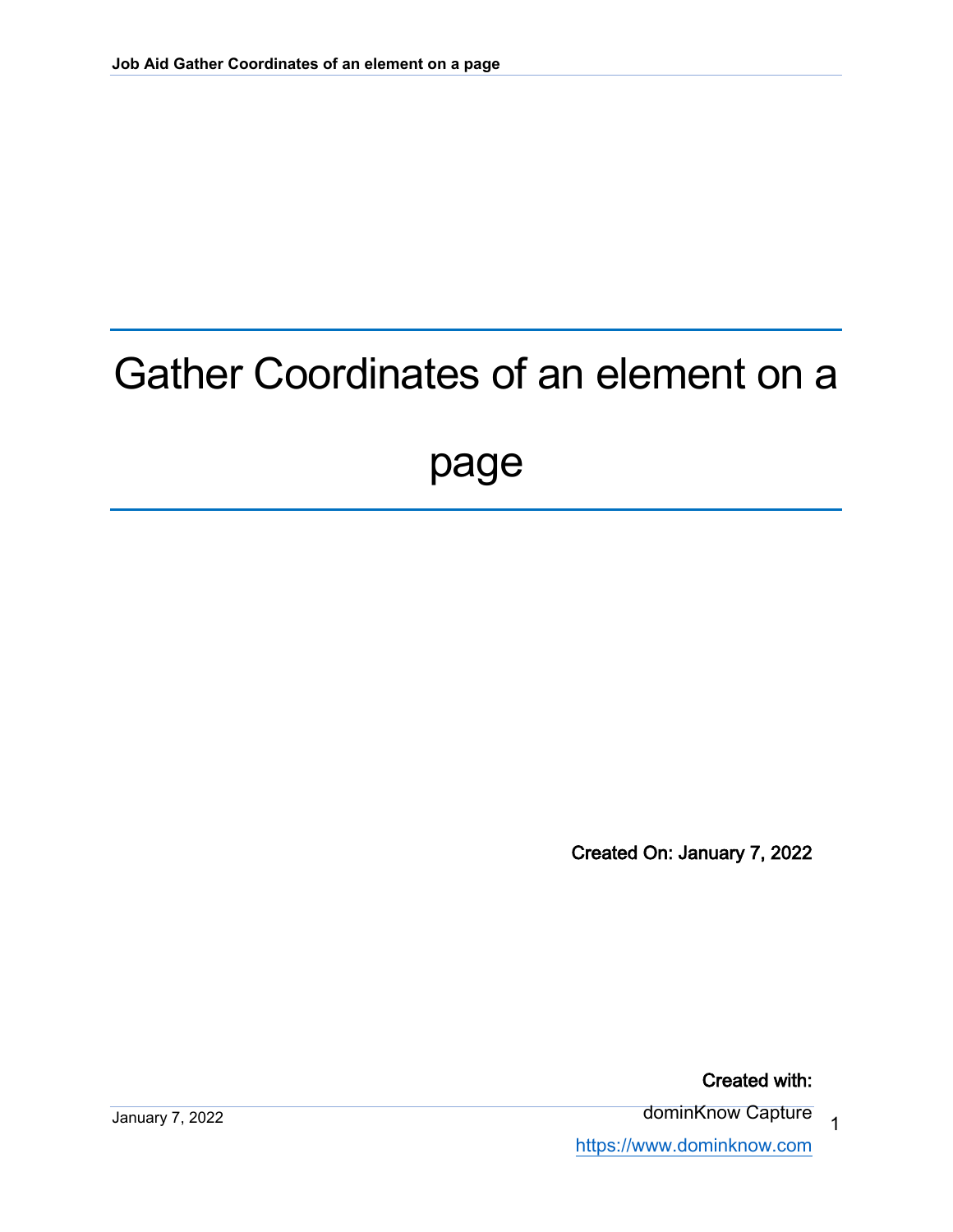1. Select the element.



2. Place the element in position 1.

The x and y coordinates are at 79,70. This is going to be position 1.

Write down the position 1 coordinates of 79x,70y.

\*Note: Write down the coordinates of each position, so you have the correct coordinates on hand.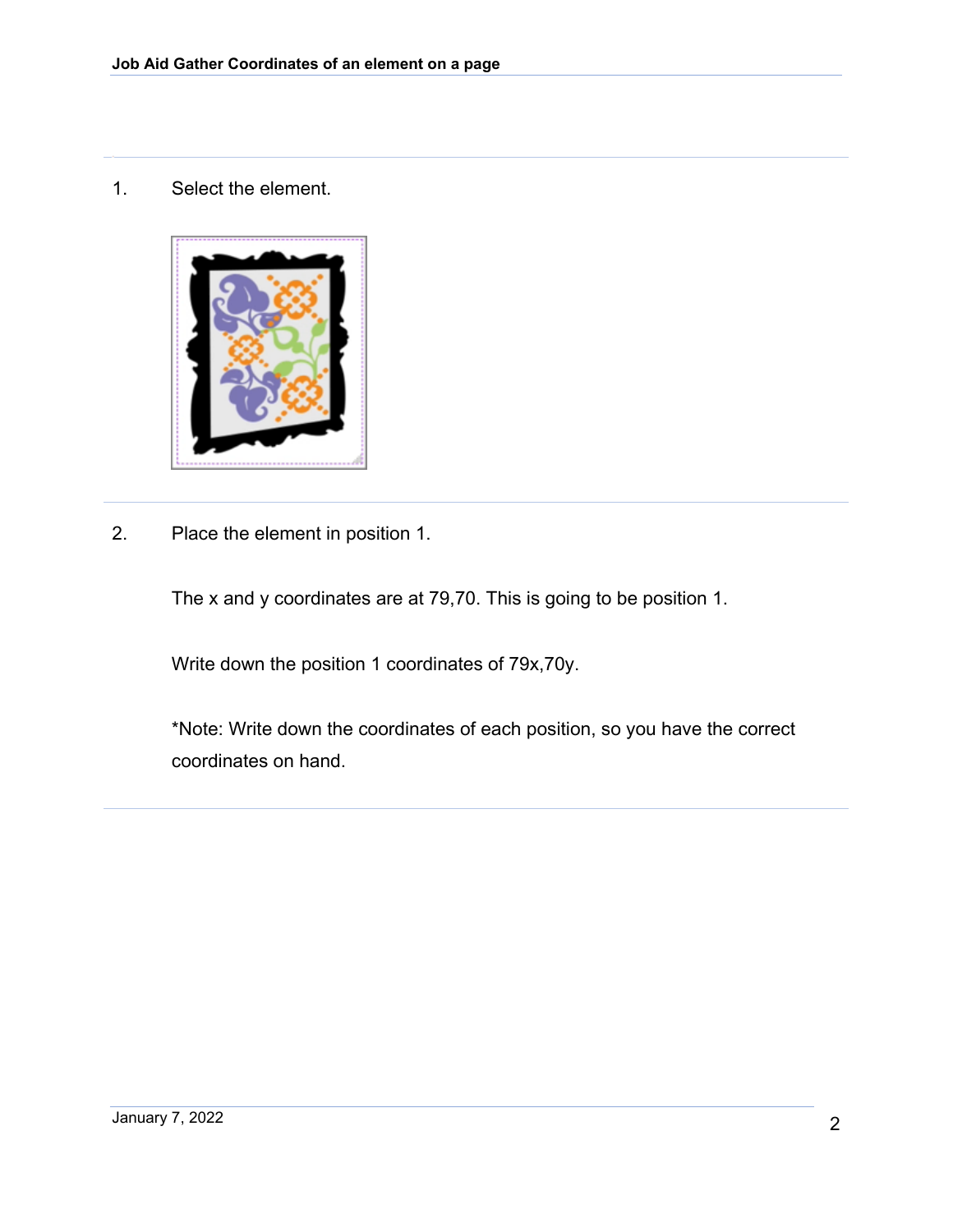3. Select the middle of the page, and we'll move the element in position 2.



- 4. Write down the position 2 coordinates of 400x and 70y.
- 5. Select the right side of the page, and we'll move the element to position 3.



6. Write down the position 3 coordinates of 700x and 70y.